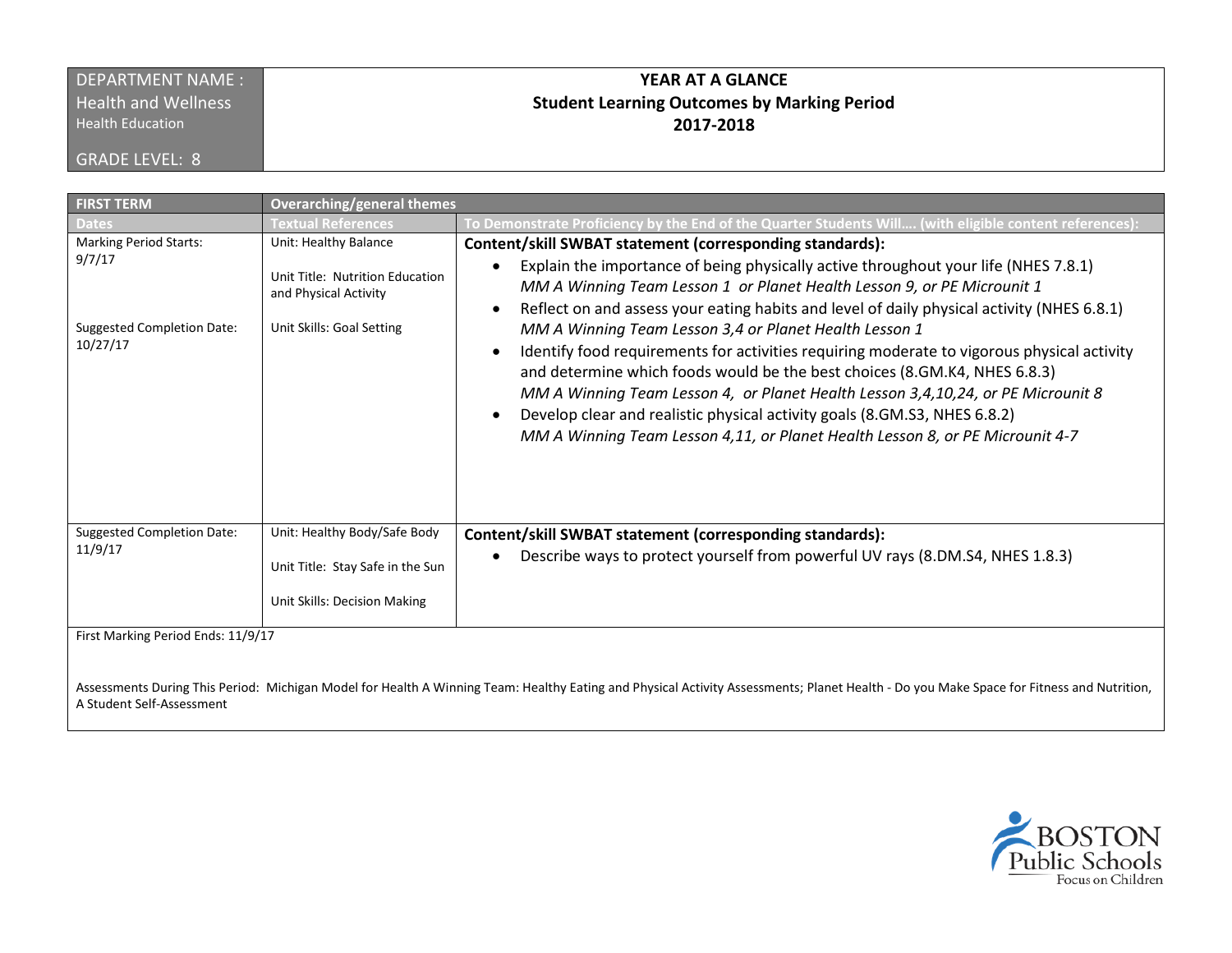| <b>DEPARTMENT NAME:</b>    | YEAR AT A GLANCE                                   |
|----------------------------|----------------------------------------------------|
| <b>Health and Wellness</b> | <b>Student Learning Outcomes by Marking Period</b> |
| <b>Health Education</b>    | 2017-2018                                          |
| GRADE LEVEL: 8             |                                                    |

| <b>SECOND TERM</b>                                                                  | <b>Overarching/general themes</b>                                                                                                                                                                        |                                                                                                                                                                                                                                                                                                                                                                                                                                                                                                                                                                                                                                                                                                                                                                                                                                                                                                                                                                                                      |
|-------------------------------------------------------------------------------------|----------------------------------------------------------------------------------------------------------------------------------------------------------------------------------------------------------|------------------------------------------------------------------------------------------------------------------------------------------------------------------------------------------------------------------------------------------------------------------------------------------------------------------------------------------------------------------------------------------------------------------------------------------------------------------------------------------------------------------------------------------------------------------------------------------------------------------------------------------------------------------------------------------------------------------------------------------------------------------------------------------------------------------------------------------------------------------------------------------------------------------------------------------------------------------------------------------------------|
|                                                                                     | Textual References                                                                                                                                                                                       | To Demonstrate Proficiency by the End of the Quarter Students Will (with eligible content references)                                                                                                                                                                                                                                                                                                                                                                                                                                                                                                                                                                                                                                                                                                                                                                                                                                                                                                |
| <b>Marking Period Starts:</b><br>11/13/17<br>Second Marking Period Ends:<br>1/26/18 | Unit: Healthy Body/Safe Body<br>Unit Title: Sexual Health<br>Education<br>Unit Skills: Analyzing<br>Influences, Accessing<br>Resources, Interpersonal<br>Communication, Decision<br>Making, Goal Setting | Use the Making Proud Choices curriculum, or the Rights, Respect, Responsibility curriculum for this<br>unit.<br>Content/skill SWBAT statement (corresponding standards):<br>Identify barriers to achieving personal goals and strategies for overcoming them (8.GM.S2,<br>NSES SH.8.GS.1) PREP Learning Area 1,12 or Making Proud Choices Lesson 1<br>Identify accurate and credible sources of information about sexual health (8.AR.S1, NSES<br>AP.8.AI.1) PREP Learning Area 2,5,8 or Making Proud Choices Lessons 2,5<br>Demonstrate communication skills that foster healthy relationships (8.IC.S1, NSES<br>HR.8.IC.1) PREP Learning Area 3,4,7 or Making Proud Choices Lessons 1,4<br>Demonstrate the use of a decision-making model (8.DM.S1, NSES PD.8.DM.1)<br>PREP Learning Area 4,8 or Making Proud Choices Lessons 1,5<br>Explain the health benefits, risks, and effectiveness rates of various methods of<br>contraception including abstinence and condoms (8.AI.K4, NSES PR.8.CC.3) |
| Second Marking Period Ends: 1/26/18                                                 |                                                                                                                                                                                                          | PREP Learning Area 5 or Making Proud Choices Lesson 2<br>Develop a plan to eliminate or reduce risk for STDs, including HIV (8.HA.S2, NSES SH.8.GS.1)<br>PREP Learning Area 6 or Making Proud Choices Lesson 3                                                                                                                                                                                                                                                                                                                                                                                                                                                                                                                                                                                                                                                                                                                                                                                       |

Assessments During This Period: Use PREP Curriculum; Making Proud Choices Curriculum Pre/Post Assessment, or Rights, Respect, Responsibility Curriculum Pre/Post Assessment

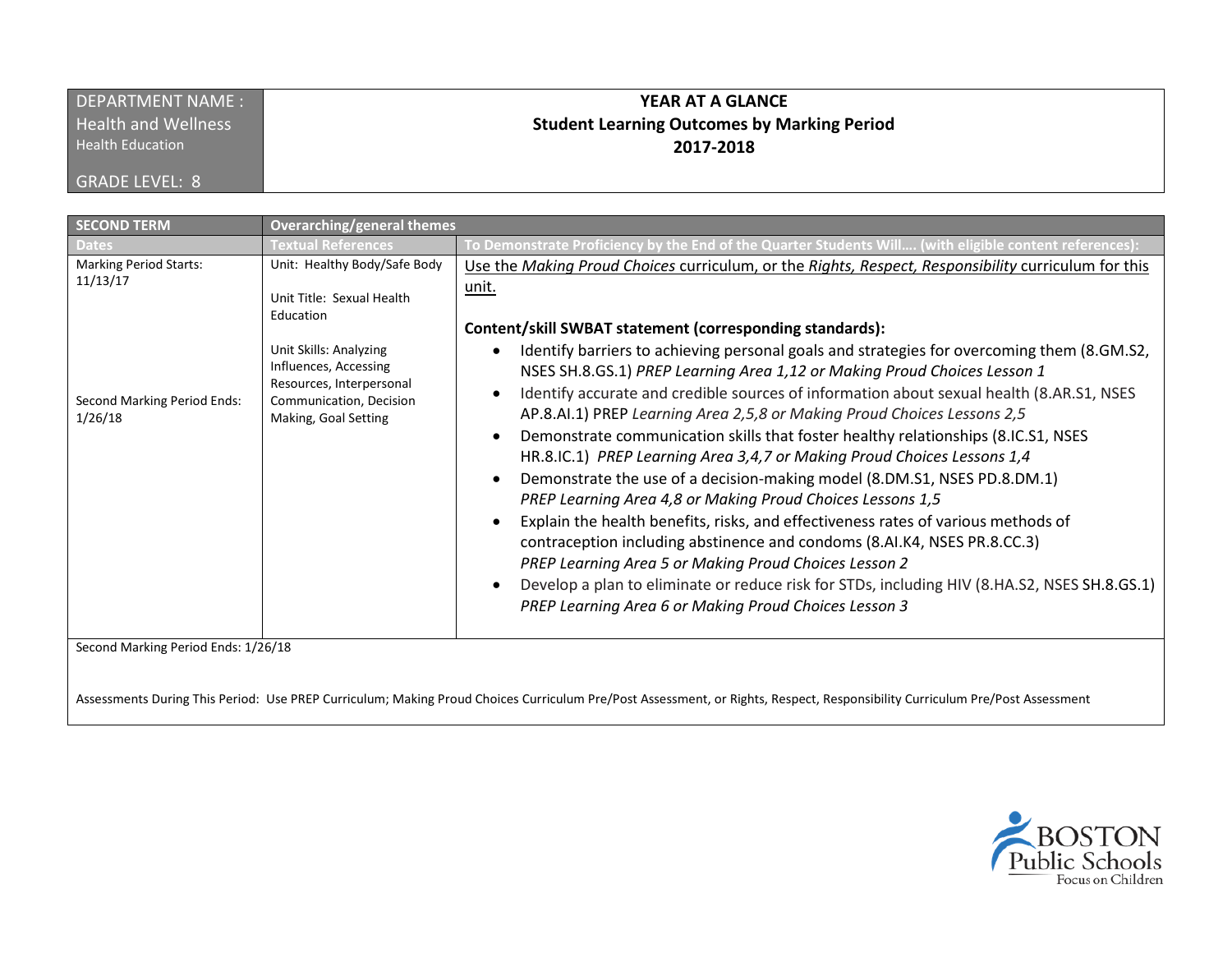### DEPARTMENT NAME : **Health and Wellness**

Health Education

GRADE LEVEL: 8

## **YEAR AT A GLANCE Student Learning Outcomes by Marking Period 2017-2018**

| <b>THIRD TERM</b>                                                                 | <b>Overarching/general themes</b>                                                                                                                                                                                    |                                                                                                                                                                                                                                                                                                                                                                                                                                                                                                                                                                                                                                                                                                                                                                                                                                                                                                                                                                                                                                                                                                                                     |  |  |
|-----------------------------------------------------------------------------------|----------------------------------------------------------------------------------------------------------------------------------------------------------------------------------------------------------------------|-------------------------------------------------------------------------------------------------------------------------------------------------------------------------------------------------------------------------------------------------------------------------------------------------------------------------------------------------------------------------------------------------------------------------------------------------------------------------------------------------------------------------------------------------------------------------------------------------------------------------------------------------------------------------------------------------------------------------------------------------------------------------------------------------------------------------------------------------------------------------------------------------------------------------------------------------------------------------------------------------------------------------------------------------------------------------------------------------------------------------------------|--|--|
| Dates                                                                             | <b>Textual References</b>                                                                                                                                                                                            | (with eligible content references) To Demonstrate Polommers) To Demonstrate Polommers (To Demonstrate To Demon                                                                                                                                                                                                                                                                                                                                                                                                                                                                                                                                                                                                                                                                                                                                                                                                                                                                                                                                                                                                                      |  |  |
| <b>Marking Period Starts:</b><br>1/29/18<br>Third Marking Period Ends:<br>4/13/18 | Unit: Healthy Body/Safe Body<br>Unit Title: Sexual Health<br>Education (continued)<br>Unit Skills: Analyzing<br>Influences, Accessing<br>Resources, Interpersonal<br>Communication, Decision<br>Making, Goal Setting | Content/skill SWBAT statement (corresponding standards):<br>Describe the steps to using a condom correctly (8.GM.K2c, NSES SH.8.SM.1)<br>PREP Learning Area 6,7 or Making Proud Choices Lessons 3,4<br>Demonstrate the use of effective communication skills to reduce or eliminate risk for STDs,<br>including HIV (NSES SH.8.IC.1)<br>PREP Learning Area 8,10 or Making Proud Choices Lessons 5,7<br>Identify medically-accurate information about STDs, including HIV (8.HA.K2b, NSES<br>SH.8.AI.1) PREP Learning Area 8 or Making Proud Choices Lesson 5<br>Demonstrate skills to communicate with a partner about STD and HIV prevention and<br>testing (8.IC.S1, NSES SH.12.DM.1)<br>PREP Learning Area 8,10,11 or Making Proud Choices Lessons 5,7,8<br>Describe how career goals can vary with changing circumstances, priorities, and<br>responsibilities, e.g. like having a baby as a young person (8.GM.S2, NHES 6.8.2)<br><b>PREP Learning Area 1,12</b><br>Demonstrate ways to treat others with dignity and respect (8.IC.K1a, NSES PS.8.SM.1)<br>PREP or Making Proud Choices supplemental lesson with Boston GLASS |  |  |
| Third Marking Period Ends: 4/13/18                                                |                                                                                                                                                                                                                      |                                                                                                                                                                                                                                                                                                                                                                                                                                                                                                                                                                                                                                                                                                                                                                                                                                                                                                                                                                                                                                                                                                                                     |  |  |

Assessments During This Period: Use PREP Curriculum; Making Proud Choices Curriculum Pre/Post Assessment, or Rights, Respect, Responsibility Curriculum Pre/Post Assessment